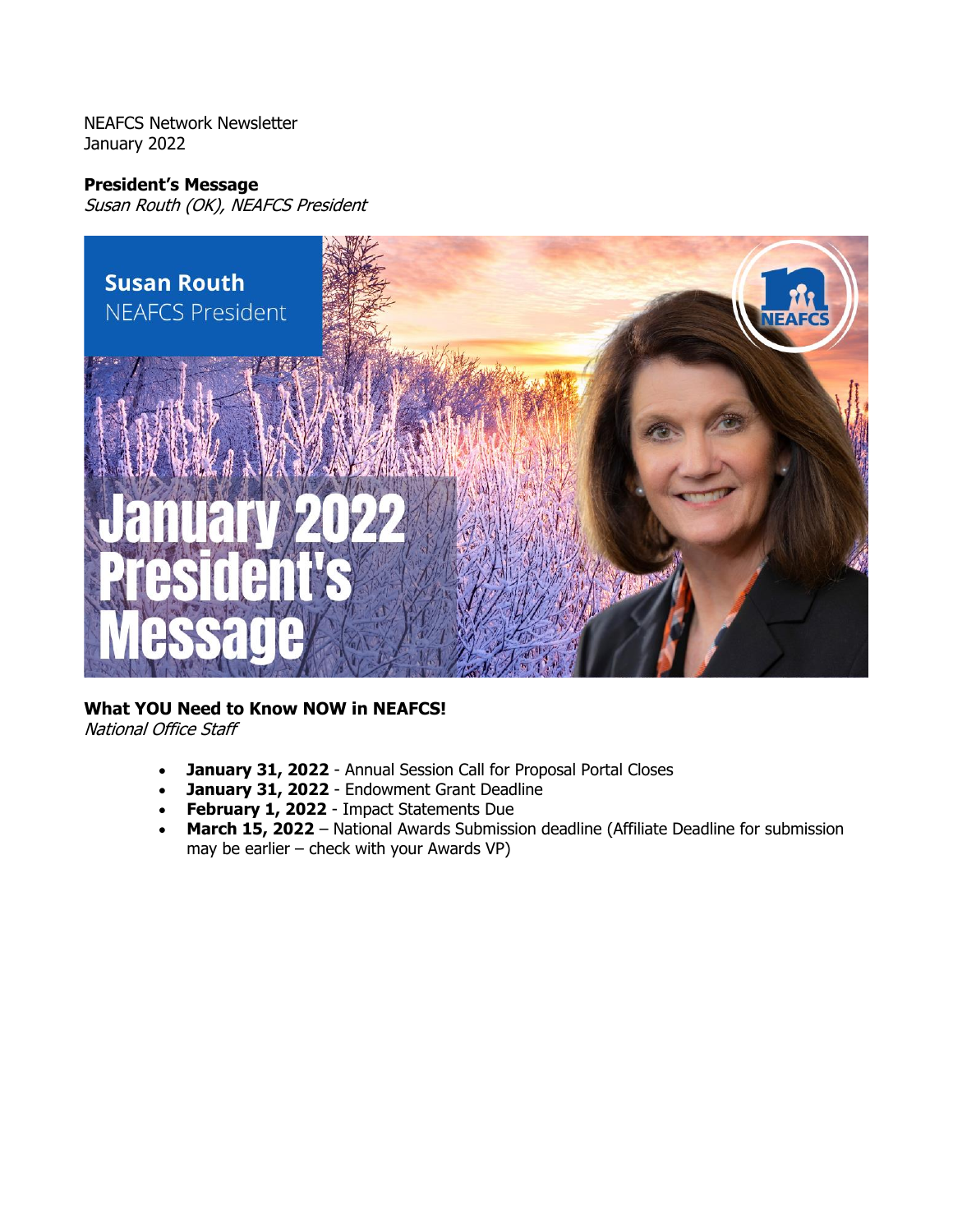# **Proof, Proof, Proof Your Application!**

Judy Corbus (FL), Awards Training Committee

You've just finished your award application for that stellar program and you're ready to submit it. But wait! Have other eyes looked at it?

After you've composed and re-read your application multiple times, it's easy to miss grammar, syntax, and punctuation errors. Enlist the help of at least one other person with an editor's eagle eye to review your application before uploading it. Also, you know in your mind what you want to say, but have you expressed that clearly in your writing? Include a copy of the award application guidelines and judging criteria so the reviewer(s) can compare your application

against them. Have you addressed each item in the Program Outline clearly? Can the reader understand the program and the results? Do the supporting documents, if required, further tell your story? Your reviewer(s) can identify areas that may need tweaking to make your application stronger.

Remember the Three Cs - make sure your application is clean, clear, and concise! In addition to a colleague, consider asking someone outside Extension, such as an English teacher, to review your application. If they can understand your program from your application, chances are the judges will understand it, too. Budget plenty of time for a review before your affiliate's submission deadline. Taking this extra step to polish your application will reflect you and your hard work in the best possible light!

### **Make It Public! Impact Statements, PILD and More!**

Jennifer Bridge (KY), NEAFCS Vice President for Public Affairs

Thank you for the opportunity to serve as your Vice President for Public Affairs. I look forward to serving you and meeting with you throughout the year. As members we have several great opportunities to develop skills and gain information. The JCEP Public Issues and Leadership Development (PILD) conference has been one of my most valuable experiences within the association. I've had the opportunity to attend several and each time I gained information which has positively impacted me professionally. As a member you can attend, and scholarship opportunities are available to possibly offset the

cost. For more information, go to the **PILD** section of the Public Affairs tab on the NEAFCS website. The deadline to apply for PILD Scholarships is February 1.

We do great work, and we need to share our successes with stakeholders! Please take time to submit program successes to your state Vice President for Public Affairs to be included in this years Impact Statements. Past statements and categories are available [here](https://neafcs.memberclicks.net/impact-statements) on the NEAFCS website under the Public Affairs tab. The deadline for affiliates to submit is February 1 so now is the time to share.

I hope to see you at PILD!



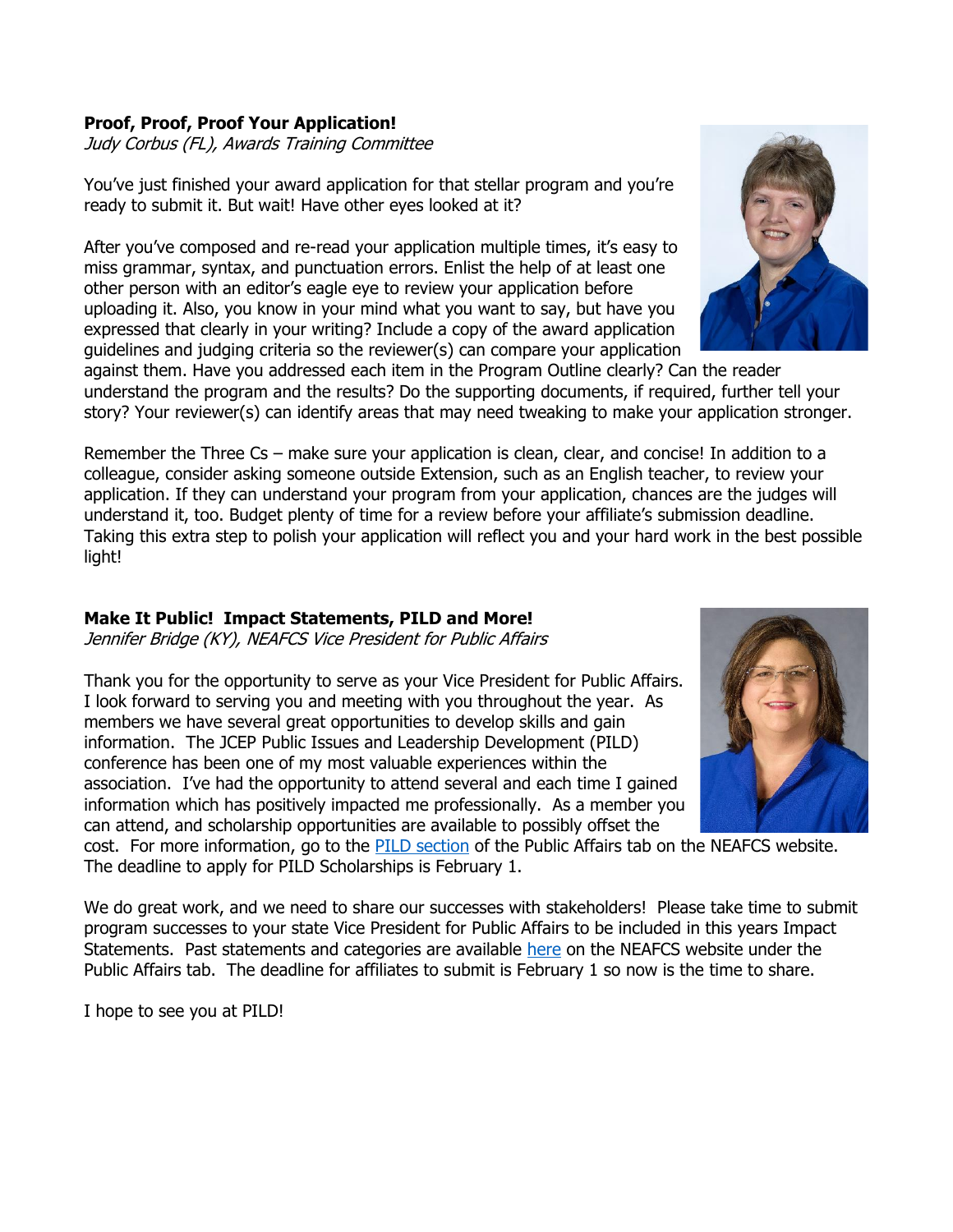### **Is Your New Year's Resolution to Seek Self-Development? Apply for the 2022 NEAFCS Leadership Experience**

Kyleigh Brown (MO), Chair Mentoring and Leadership Committee

If you are ready to learn more about yourself and this Extension profession, consider applying for the NEAFCS Leadership Experience. You'll have the opportunity to meet colleagues from around the nation and experience exclusive professional development; all while meeting regularly with an experienced mentor selected specifically for you! Participants in the 2021 class are having a great time and already seeing improvement in their perceived leadership skills. Just halfway through the program 50% of participants agree

or strongly agree that "With confidence, I can lead across age, gender, racial and other differences." That's up from just 6% prior to the Leadership Experience! And that's not all, at the beginning of the program only 12% of participants said they would pursue a leadership role within NEAFCS. And now, just under 40% say that they will.

One participant said, "The Leadership Experience has given me the opportunity to network with colleagues from around the country. I have thoroughly enjoyed getting to know my mentor and learn from her expertise in the field."

To apply as a mentee to the NEAFCS Leadership Experience one must be a member. There is no minimum or maximum amount of time spent in Extension or NEAFCS just a desire to grow in the profession. We ask that applicants be prepared to be an active participant in the professional development opportunities as well as and in their relationship with their mentor.

Don't forget we'll be looking for mentors too! More on that next month…

# **Dinah E. Gore Kitchens**

Sydney Knowles (NC), NEAFCS Annual Session Planning Committee Tri-Liaison

Happy New Year! We are looking forward to welcoming you to Raleigh in September! My name is Sydney Knowles and I am serving as a tri-liaison for our 2022 Annual Session.

We can't wait for you to experience North Carolina, including our new state-ofthe-art kitchen complex at NC State University. The Dinah E. Gore Teaching and Research Kitchens were built in 2019 to enhance and extend our work in teaching, research, and extension. The complex is named for a longtime

benefactor of family and consumer sciences programs at NC State University. Dinah Gore and her husband, Edward, have supported numerous educational programs in NC schools, colleges, and universities. Mrs. Gore has been especially generous in enhancing NC State Extension's educational programs related to health, food, nutrition, and fitness.

NC State University has utilized the teaching kitchens to host living lecture series, training videos, develop recipes for agents and specialists to share with the public, and to research questions related to labeling, ingredient use, food safety, and healthy cooking. Our kitchen philosophy includes:





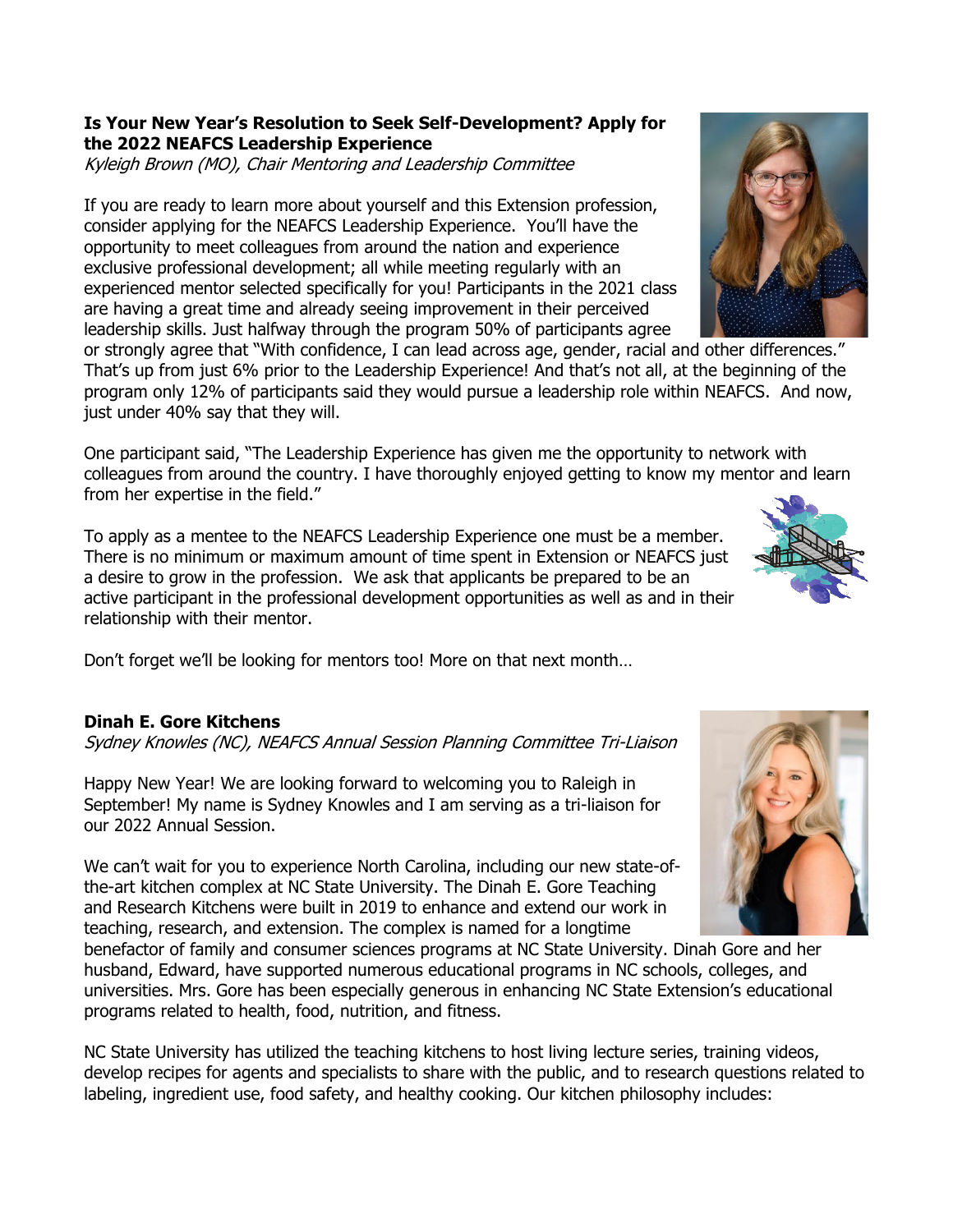- The best way to learn to cook is by being in the kitchen, cooking.
- Everyone can learn to cook delicious, healthy, and safe meals.
- Cooking does not have to be complicated.
- Cooking is an art guided by science.
- Healthy food is essential to a healthy life.
- Food is medicine.

We can't wait for you to experience the Dinah E. Gore kitchens yourself during our pre-conference workshops! Watch the journey from concept to kitchen at [https://go.ncsu.edu/kitchensconstruction.](https://go.ncsu.edu/kitchensconstruction)

#### **New Corporate Sponsor Program**

National Office Staff

Your association has been championed over the years by many organizations, companies, and individuals who believe in the mission of NEAFCS. We are so grateful to have enjoyed their support that we wanted to take just a moment of your time to remind you who they are, why they're so important, and invite you to tell us who YOU want to see in the Exhibit Hall in the future!

NEAFCS Sponsors are limited to a select group of companies/organizations offering products, educational programs, resources and/or services in health, financial management, food and nutrition, food safety, healthy homes and environments, family life and technology, that our members can utilize in their programs for individuals, families and their communities. NEAFCS reserves the right, at its sole discretion, to not accept sponsorship from companies whose message NEAFCS deems controversial and/or contrary to the goals, ethics and mission of NEAFCS.

For the Annual Session each year, we offer sponsorship opportunities as well as booths in our Exhibit Hall. These sponsors and exhibitors may also offer educational sessions during the course of the event. In the past, some of our Sponsors and Exhibitors have been: Active Parenting Publishers, The Alzheimer's Association, American Income Life Special Risk Division, Consumer Financial Protection Bureau (CFPB), Edible Education, Fresh Baby, FSIS-USDA Meat & Poultry Hotline, National Responsible Fatherhood Clearinghouse (NRFC), National Presto Industries, Inc., National Resource Center for Healthy Marriage & Families, Real Colors, The Dibble Institute, The OrganWise Guys, Inc., The Sugar Association, and Visualz.

New for 2022, NEAFCS is launching a Corporate Sponsor Program. The Corporate Sponsor program allows for collaboration with like-minded organizations whose purpose is to help advocate the mission of NEAFCS including building awareness of FCS and its members, and to share evidence and sciencebased information with its members that are useful in their professional work with the public.

The NEAFCS membership is as a patchwork quilt when it comes to the variety of programming and needs you each have. We do our best to bring you companies and organizations that have the tools and information you are looking for. When you attend Annual Session we ask you to fill out a survey to give us feedback not only about the educational opportunities, but also about our Exhibit Hall. Today, we'd like to invite you to tell us what you want to see at future Annual Sessions. What tools, services, or training are you looking for? How can we help you make those connections? If you've got just a few minutes, please let us know by visiting: [https://neafcs.memberclicks.net/2022-member-survey-for](https://neafcs.memberclicks.net/2022-member-survey-for-sponsors-and-exhibitors)[sponsors-and-exhibitors](https://neafcs.memberclicks.net/2022-member-survey-for-sponsors-and-exhibitors)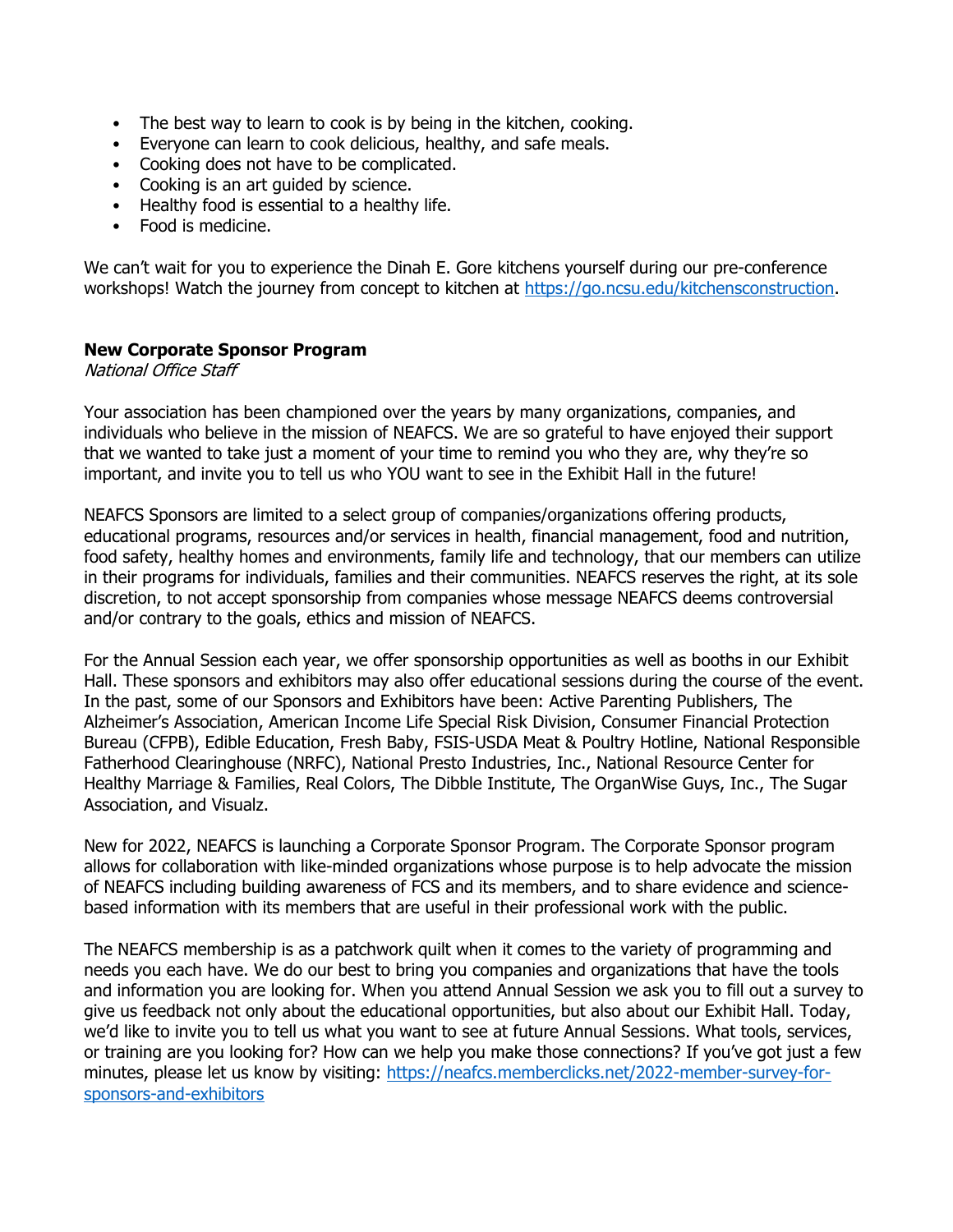A huge thank you to all of our previous sponsors and exhibitors for helping us continue to serve our members and the FCS Extension profession in general. We hope to see everyone in Raleigh, NC this year!

### **Diversity and Inclusion: Touching on Neurodiversity and Neurodivergence**

Traci Armstrong Florian (AZ), MS, RDN, Member Resources Diversity Subcommittee

Neurodiversity refers to the virtually infinite neuro-cognitive variability within Earth's human population. It points to the fact that every human has a unique nervous system with a unique combination of abilities and needs. (Judy Singer, Australian Sociologist).



At the turn of the millennium, advocates began to increasingly fight to

recognize neurodiversity. These advocates felt that certain classifications of mental abilities and disabilities given to people oftentimes led to their mistreatment, especially people suffering from disabilities that were stigmatizing. Advocates wanted to help prevent discriminatory practices that were frequently taking place and leading to the lack of advancement in careers and other societal benefits neurotypical individuals receive without further consideration. Recognizing the spectrum of neurodiversity allows inclusivity and recognition of the rights of all people while providing space for neurotypical and neurodiverse strengths in all environments from home to professional, along with school, work, and community settings.

Advocates are pointing out that the differences in neurodiversity are called neurodivergence. Neurodivergence is when a brain learns, behaves, and processes information differently than neurotypical individuals due to environmental factors, genetic factors, or a mix of both. The differences in people that are neurodivergent could be mild to severe; unnoticeable with typical daily living to requiring high-level assistance in everyday activities.

The term neurodivergent used to refer exclusively to people with autism, but over time, it has come to encompass all people that are mentally different from what society considers "neurotypical". This broadening of the term allows all people of all types of neuro-differences to have protected rights and equal opportunities.

Interestingly, there is a large array of examples of neurodivergence. To name just a few with very brief, non-encompassing definitions and examples to demonstrate the wide range of neurodivergence, please see below:

- Hyperlexia-a child's exceptional ability to read at an early age
- ADHD/ADD-difficulty paying attention, staying focused
- Dyscalculia- having difficulties understanding mathematical processes and some math concepts
- Synesthesia-experiencing a sensation using other senses like hearing colors and smelling music
- Obsessive-Compulsive Disorder-people who are driven to engage in repetitive behaviors
- Personality Disorder-people who have complex difficulties in relationships due to an inflexible pattern of thinking and behavior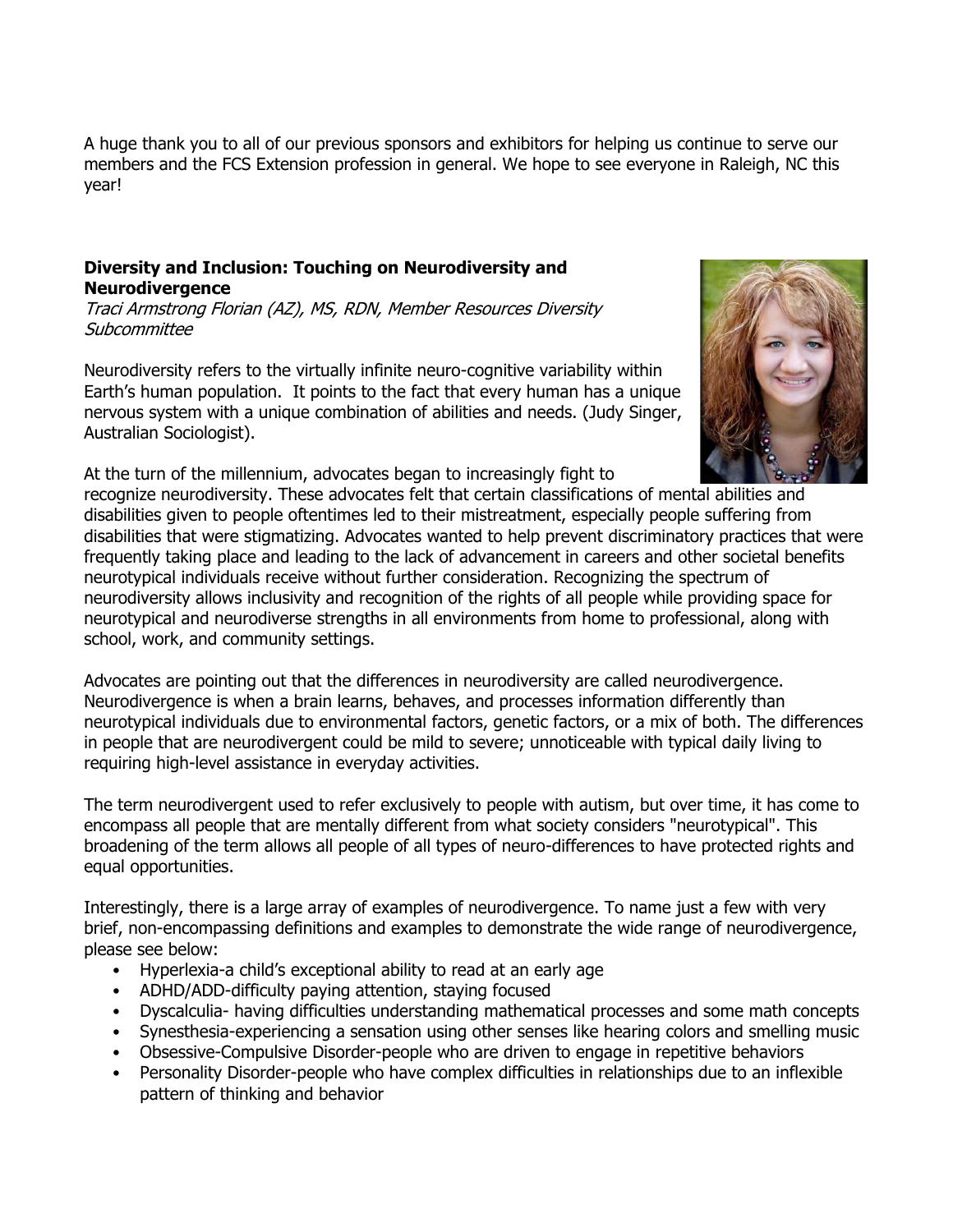• Multiple Sclerosis-damage to nerve fibers causing a signal problem from the brain to the muscles causing numbness, tremors, and tingling sensations; the disease can be progressive

As we work to acquaint ourselves and dive deeper into all facets of diversity and inclusion, we can learn more about neurodiversity. The more we learn about all facets of diversity and inclusion, we can more fully support and champion all people in our programming, communities, and universities.

# **It's Proposal Time! Write it – Review It – Submit it!!**

Pat Brinkman (OH), NEAFCS Vice President for Professional Development

**Don't forget to submit your proposal for our 2022 Annual Session**. The application is available on the [2022 Annual Session](https://neafcs.memberclicks.net/2022-annual-session) website under Professional Development on the website. Read through the [FAQ Document](https://neafcs.memberclicks.net/assets/2021-Annual-Session/FAQ.pdf) for information. Review the webinar on "[Submitting a 2022 NEAFCS Session Proposal](https://neafcs.memberclicks.net/2022-annual-sessionhttps:/neafcs.memberclicks.net/webinars)" for a step-by-step guide with screen pictures. Tip: Always have another person read your proposal and comment according to the judging criteria. The judging criteria are listed on the [FAQ document.](https://neafcs.memberclicks.net/assets/2021-Annual-Session/FAQ.pdf) The link to submit a proposal for the 2022 Annual Session will **close on January 31st** .

Sign up now to be a reviewer at the bottom of the [2022 Annual Session](https://neafcs.memberclicks.net/2022-annual-session) website. You do not have to be a committee member to be a reviewer. We would like to have at least two people from each state. As a reviewer you decide what track/tracks you are willing to review. Most of the time you only need to review five-seven proposals during the month of February. One way to learn about writing a good proposal is to be a reviewer, so *volunteer*. A webinar on how to review proposals will be presented on February 2 at 1 pm (Eastern).

Do you have a presentation or know of someone who does? Submit a proposal to present a webinar. Complete the online proposal [form.](https://neafcs.memberclicks.net/index.php?option=com_mcform&view=ngforms&id=2056468#/) Webinar proposals are peer-reviewed.

# **Central Region Update**

Cindy Thompson (IA), NEAFCS Central Region Director

The following update was submitted by Sara Sprouse, Iowa State University Extension Human Sciences Specialist/Food and Health, Affiliate Immediate Past President

Iowa member Donna Donald was recognized for her commitment, dedication, and leadership in NEAFCS and inducted into the 2021 NEAFCS Hall of Fame during the virtual Annual Session. Donna was also honored during the Human Sciences Extension and Outreach Professional Development Day on December

7th in Ames, Iowa to share this recognition with the entire Human Sciences Extension and Outreach community. The crystal award was presented to Donna by Dr. John Lawrence, Iowa State University Vice President for Extension and Outreach. College of Human Sciences Dean Laura Dunn Jolly and Dr. Debra Sellers, Associate Dean and Director for Human Sciences Extension and Outreach also participated in the award presentation. A short video was created by members Cindy Thompson, Sara Sprouse, Mackenzie Johnson, and Mackenzie DeJong to commemorate this occasion. Donna is an



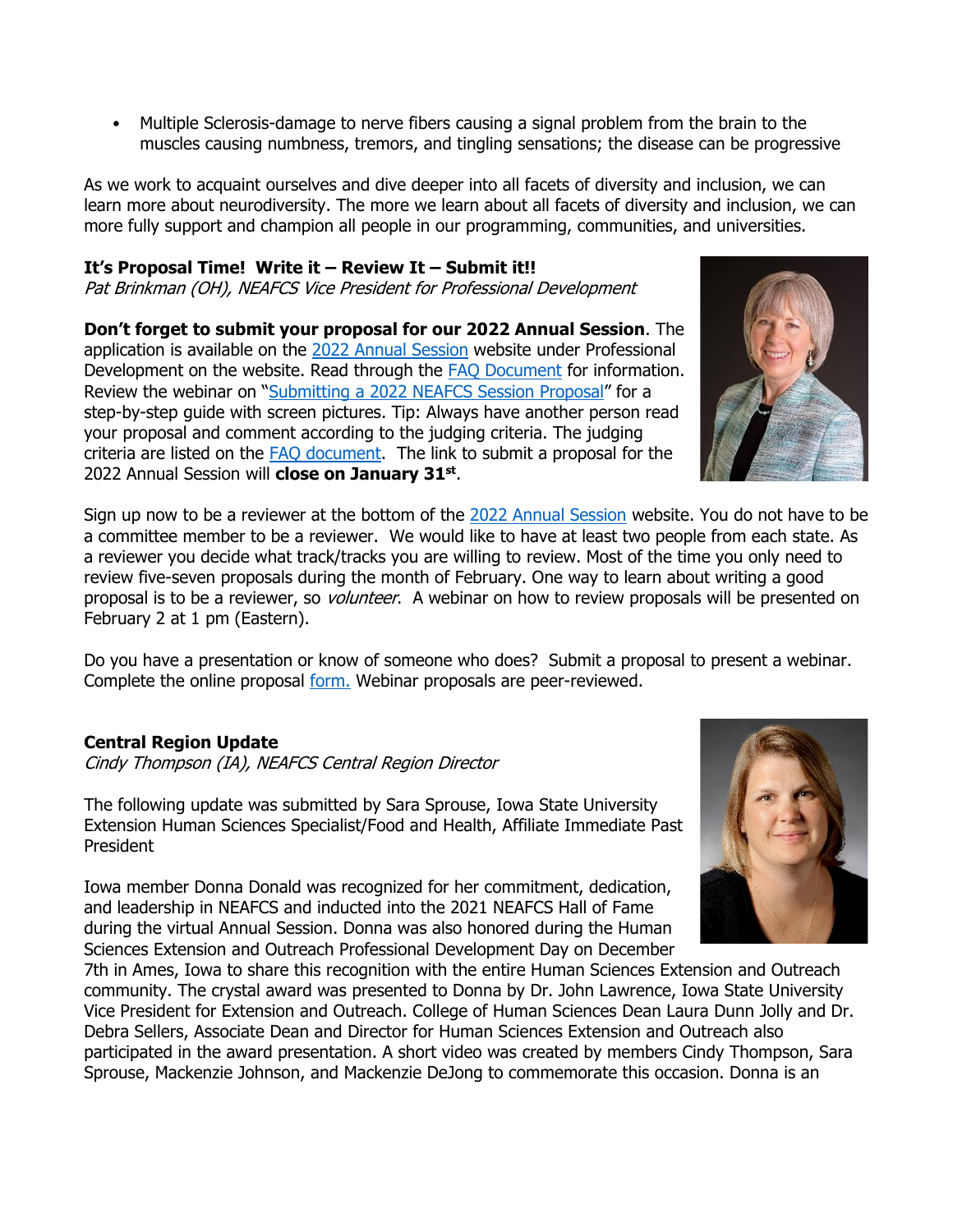inspiration to all members and has created a legacy of commitment, dedication, and leadership for Iowa affiliate members to continue.



Pictured l-r: Dr. Laura Jolly, Dean of the College of Human Sciences; Dr. Deb Sellers, Associate Dean of the College of Human Sciences and Director of Human Sciences Extension and Outreach; Donna Donald, Field Operations Supervisor; Dr. John Lawrence, Vice President of Iowa State University Extension and Outreach. Photo Credit: Mackenzie Johnson, Human Sciences Specialist/Family Wellbeing, Affiliate President.

# **Meet the Board**

Pat Brinkman (OH), NEAFCS Vice President of Professional Development

Greetings from Ohio. I hope 2022 will a good year for you, and we will see each other in-person at Raleigh, North Carolina in September for our Annual Session. This is my second year as Vice President for Professional Development, and I have enjoyed serving you and working together with colleagues throughout the U.S. to make NEAFCS the best. Although the Board never met in-person last year, I feel we developed a respect and friendship for each other and accomplished many things.